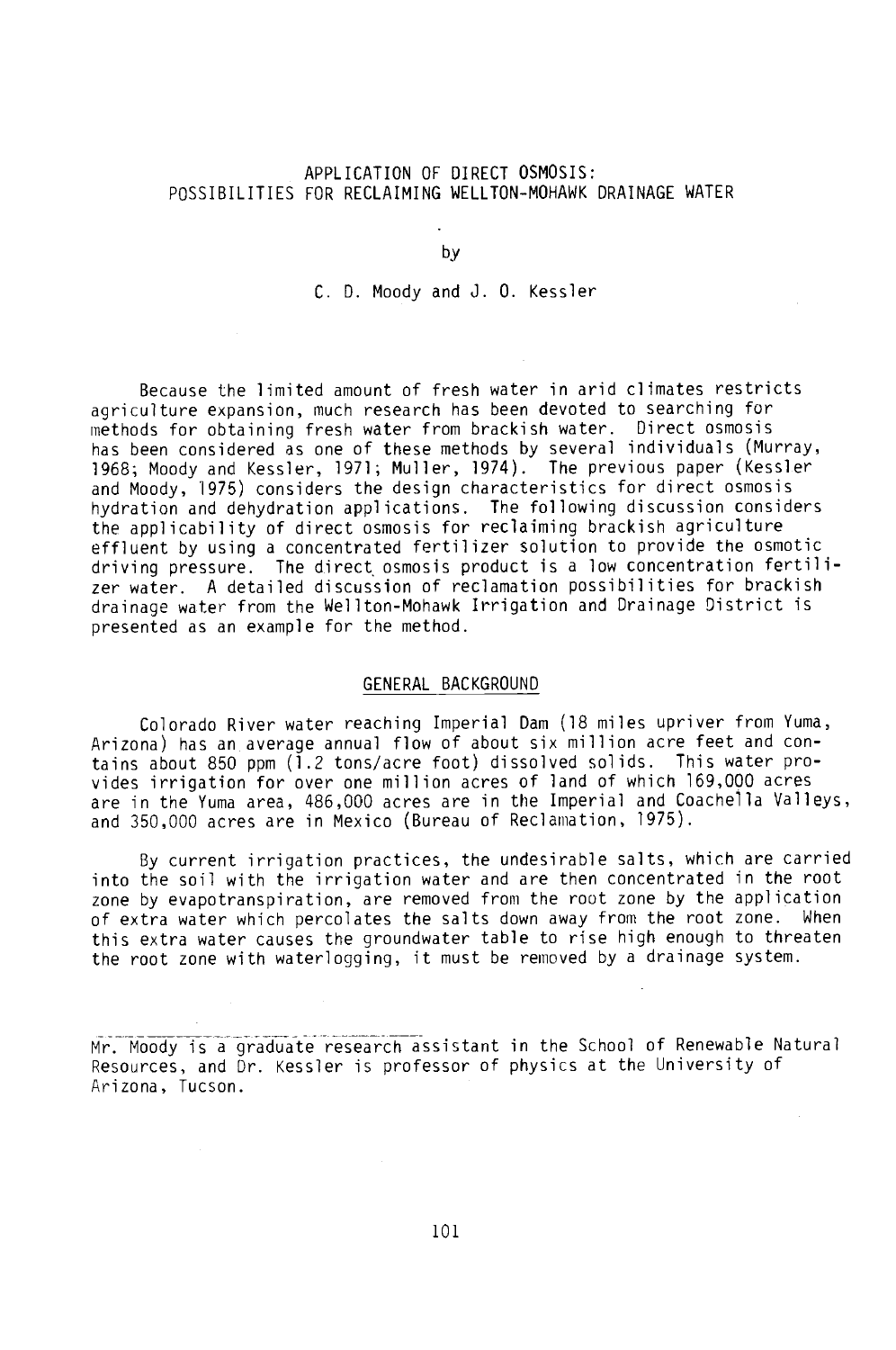In the Yuma area, brackish drainage water returned to the Colorado River from the 62,000 acre Wellton- Mohawk Irrigation and Drainage District has increased the salinity of the Colorado River water delivered to Mexico at Morelos Dam. The salty Colorado River water has caused the Mexican farmers to complain that the salt is accumulating in the soil and is making the land unfit for farming. To alleviate the politically embarrassing situation, a reverse osmosis desalting plant is being planned to desalt part of the 175,000 acre feet of the 3000 ppm drainage water from the Wellton- Mohawk Irrigation and Drainage District. The treatment of Wellton- Mohawk drainage water will result in the following annual outputs:

- (a) 101,000 acre feet/year -- desalted water<br>(b) 43,000 acre feet/year -- brine waste
- $(b)$  43,000 acre feet/year -- brine waste<br>(c) 31,000 acre feet/year -- untreated 30
- 31,000 acre feet/year -- untreated 3000 ppm water

Fractions (a) and (c) are returned to the Colorado River for use in Mexico. Fraction (b) is channeled sixty miles south where it is dumped into Santa Clara Slough in Mexico (U. S. Dept. of Interior, 1973a).

Estimated cost for the 101,000 acre feet of desalted water is \$136 per acre foot (U. S. Dept. of Interior, 1973a). For the 62,000 acres in the Wellton- Mohawk (U. S. Dept. of Interior, 1973b), \$222 per acre each year will be required to desalt the drainage water from land which currently produces crops with an average annual value of \$500 per acre (U. S. Dept. of Interior, 1973b). (The average value of the annual crop production can be expected to increase up to \$600 per acre as young citrus trees come into full production). Because the cost to desalt the drainage water preempts a large fraction of the total value of the crop produced, it is obvious that it is desirable to find a cheaper method of reclaiming the brackish drainage water. A less expensive method may be a direct osmosis system which uses a concentrated fertilizer solution to provide the osmotic driving pressure.

## DIRECT OSMOSIS RECLAMATION OF BRACKISH DRAINAGE WATER

# QUANTITY OF FERTILIZER AVAILABLE TO DRIVE THE DIRECT OSMOSIS PROCESS

In order to determine the volume of brackish water which can be reclaimed by fertilizer- driven direct osmosis, one needs to know the quality of fertilizer normally used in the area. Data from the Yuma area, Imperial Valley and Coachella Valley indicate that approximately one half of the total irrigated acreage is planted year round to crops which require nitrogen fertilizer (eg. cotton, citrus, wheat, sorghum, barley and lettuce), (U. S. Dept. of Interior, 1973b). The assumptions that the same proportion of non -leguminous crops is cultivated in the Mexican border area, and that 200 pounds per acre of nitrogen are applied each year to these crops, produce the numbers in table 1 for fertilizer usage in the area. If all nitrogen is applied in the ammonium sulfate form, an estimated 251,500 tons of ammonium sulfate would be required in the Yuma area, Imperial and Coachella Valleys and the Mexican border area.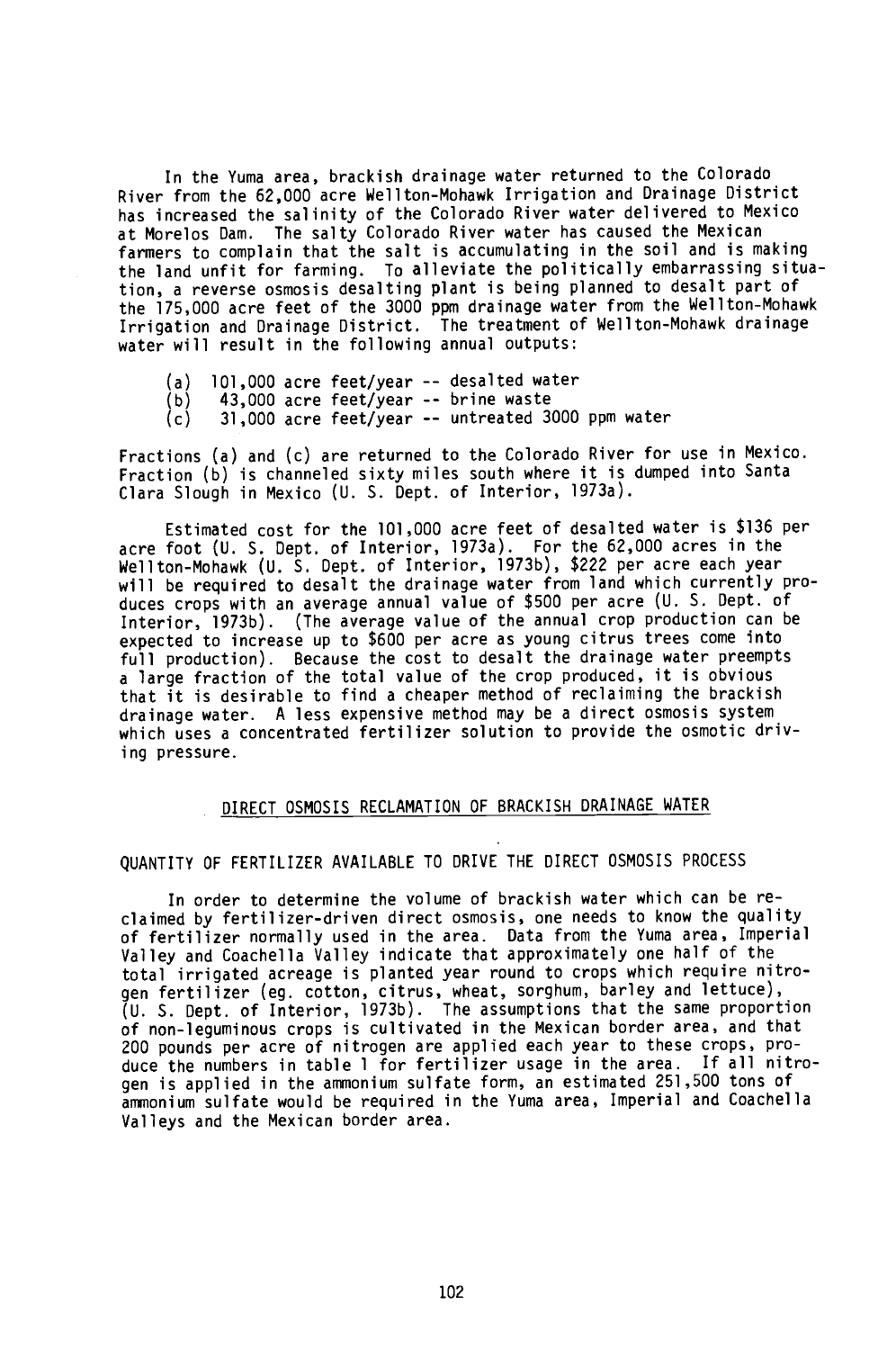### TABLE <sup>1</sup>

# ESTIMATED QUANTITIES OF NITROGEN FERTILIZER APPLIED TO LANDS IRRIGATED FROM IMPERIAL DAM

| Location                          | Total<br>Irrigated<br>Acres | Tons of<br>Applied<br>N | Equivalent<br>tons of<br>$(NH_1)_{2}SO_4$ |  |
|-----------------------------------|-----------------------------|-------------------------|-------------------------------------------|--|
| Yuma                              | 169,000                     | 8,500                   | 42,500                                    |  |
| Imperial and<br>Coachella Valleys | 486,000                     | 24,300                  | 121,500                                   |  |
| Mexico                            | 350,000                     | 17,500                  | 87,500                                    |  |
| Entire Area                       | ,005,000                    | 56,300                  | 251,500                                   |  |

VOLUME OF WATER OBTAINED PER UNIT OF FERTILIZER WITH A DIRECT OSMOSIS COUNTERCURRENT SYSTEM

For the direct osmosis method of brackish water reclamation, the continuous counterflow model shown schematically in fig. <sup>1</sup> is the design used in pilot experiments. Batch designs are also possible. The membrane used in pilot experiments was supplied through the courtesy of ROGA division of Universal Oil Company. It is a flat reverse osmosis asymmetric cellulose acetate membrane. The membrane constant as listed by ROGA is

$$
K = 10^{-5} \frac{\text{grams H}_2^0}{\text{cm}^2\text{-atm-sec}}'
$$

and the membrane rejects about 98% NaCl under reverse osmosis conditions. Although this type of flat membrane is shown in fig. 1, the membrane may be either flat or tubular and may be packed into space-saving cartridges as is done with reverse osmosis units.

With the counterflow model, the osmotic pressure (which is proportional to the concentration) of the fertilizer product water (which includes the water obtained from the brackish water) is only slightly higher than the osmotic pressure of the brackish feed water. This low concentration of the fertilizer product water is essential for maximizing the quantity of fresh water which- can be obtained with a given amount of fertilizer. The rate at which water flows through the membrane is proportional to the average osmotic pressure difference across the membrane. Therefore, although a very low fertilizer concentration in the product water indicates that a large volume of fresh water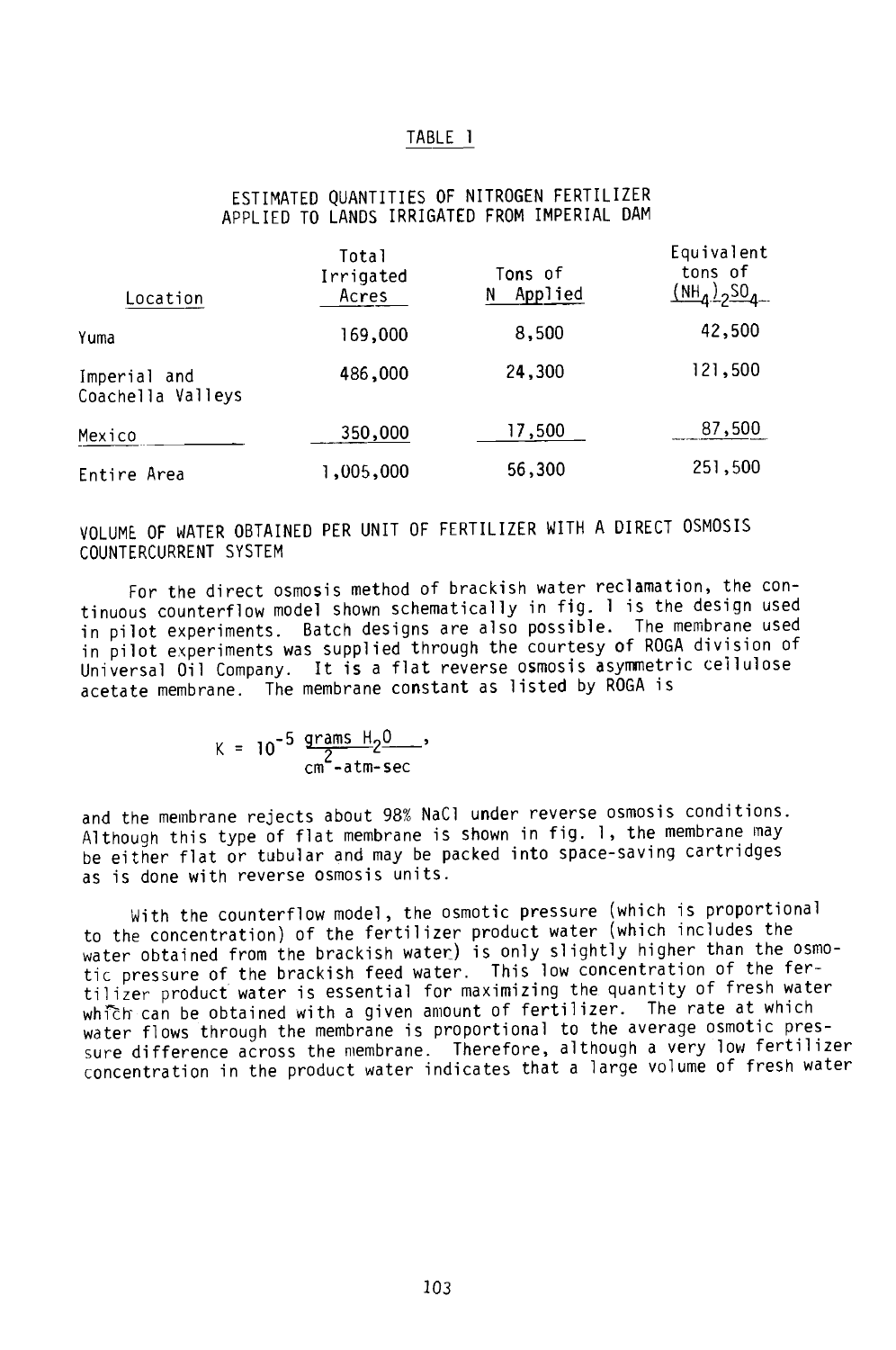

v,

Fig. 1 Schematic view of continuous flow countercurrent extractor. Q.,<br>Q<sub>d</sub> and Q<sub>m</sub> are the feed (=source) and driving solution currents, and the<br>membrane current. The density of shading symbolizes solute concentration,<br>t

 $\sim$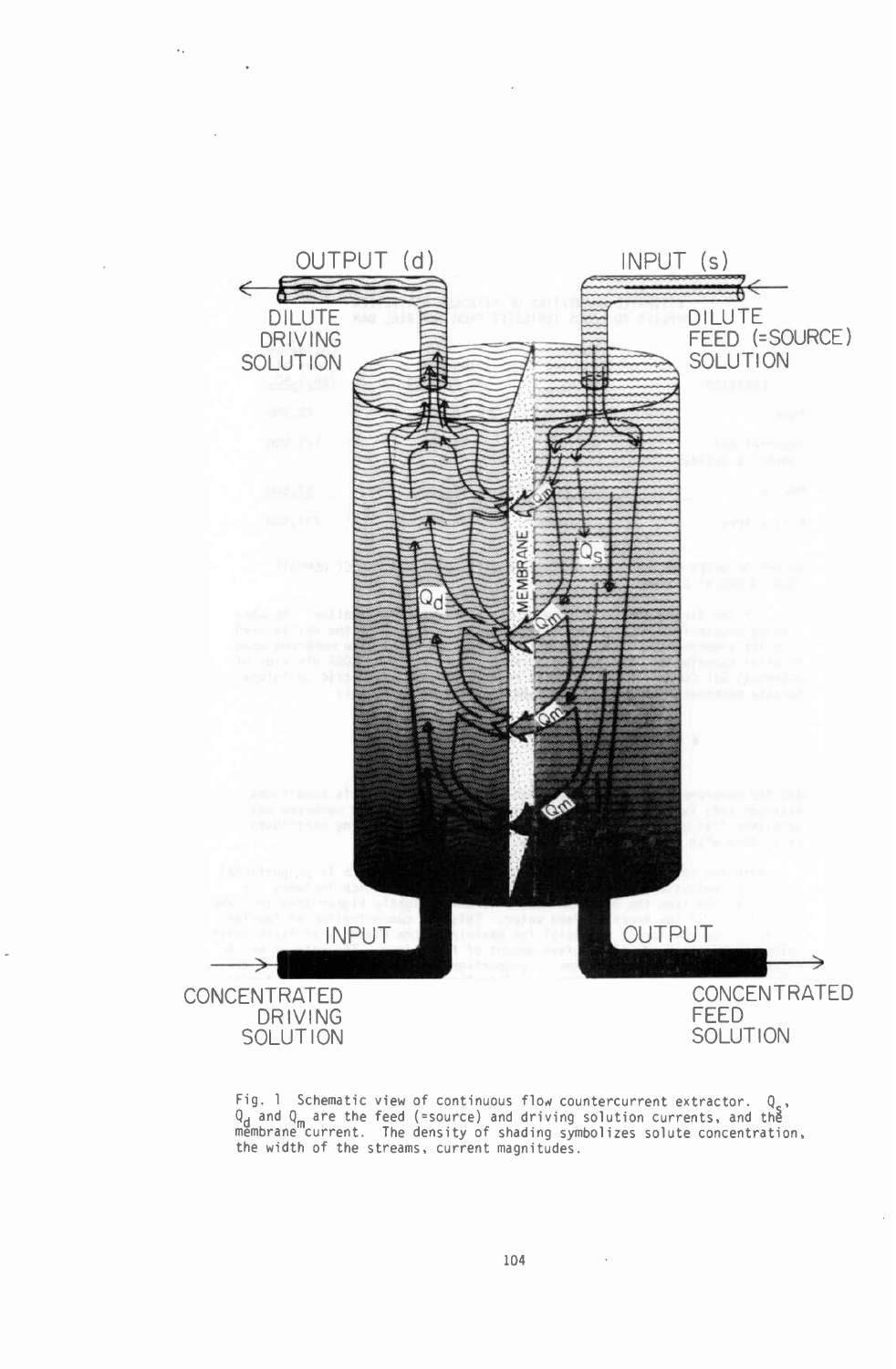is reclaimed per unit of fertilizer, the low osmotic pressure of this product water lowers the average osmotic pressure difference across the membrane and reduces the total membrane flow rate.

The counterflow model can also be designed to maximize the concentration of the brine waste, thereby reducing its disposal problem. While reverse osmosis at applied pressures of 350 psi can reclaim a maximum of 90% of the fresh water in 3000 ppm brackish water and leaves at least 10% of the fresh water to be thrown out in the brine waste, concentrated ammonium sulfate solution with an osmotic pressure greater than 4000 psi can reclaim more than 99% of the fresh water in 3000 ppm brackish water (barring precipitation) and can reduce the volume of brine waste by a factor of ten.

Table 2 lists the quantities of ammonium sulfate fertilizer required for obtaining an acre foot of water from 3000 ppm NaC1 brackish water and the resulting membrane flow rates. The membrane flow rates are preliminary results of experimental work with a flat reverse osmosis cellulose acetate membrane. These membrane flow rates can be considered to be minimum values for the process and are subject to improvement as the process is optimized. The experimentally observed relationship between membrane flow rate and direct osmosis fertilizer efficiency is shown graphically in fig. 2, where the direct osmosis fertilizer efficiency may be defined as:

$$
e = \frac{1}{r_{max}} = \frac{\frac{1}{c_{prod}} - \frac{1}{c_{head}}}{\frac{1}{c_{min}} - \frac{1}{c_{head}}} = \frac{c_{min}(c_{feed} - c_{prod})}{c_{prod}(c_{feed} - c_{min})} = \frac{c_{min}}{c_{prod}} = \frac{\pi_{min}}{\pi_{prod}}
$$

where:  $r_i$  = volume of fresh water obtained per unit of fertilizer; (liters/mole)

- 'max = maximum possible volume of fresh water obtainable per unit of fertilizer;
- c<sub>prod</sub> = concentration of the fertilizer in the product water; (moles/liter<br>H<sub>2</sub>0)
- $c_{\text{min}}$  = concentration of the fertilizer water having the same osmotic pressure as the brackish feed water;
- $c_{\text{fend}}$  = concentration of the fertilizer feed solution;
- $\pi_{\text{prod}}$  = osmotic pressure of the fertilizer product water; (atm.)
- $m_{\text{min}}$  = osmotic pressure of the brackish feed water.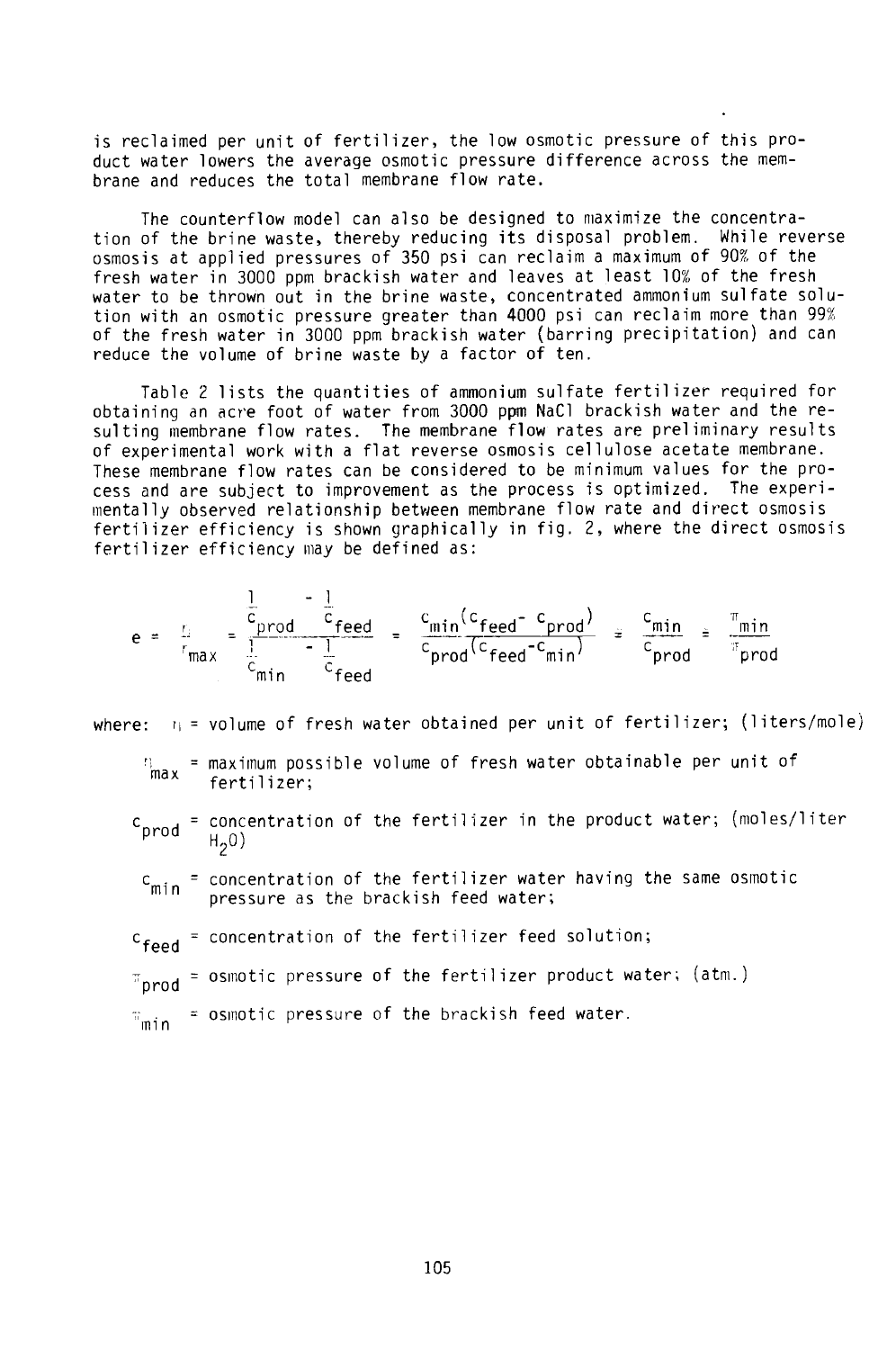#### TABLE 2

QUANTITIES OF AMMONIUM SULFATE REQUIRED FOR OBTAINING AN ACRE FOOT OF WATER BY DIRECT OSMOSIS FROM 3000 PPM NaC1 BRACKISH WATER AND THE EXPERI-MENTALLY OBSERVED, MEMBRANE FLOW RATES.

The counterflow geometry is as shown in fig. 1 with membrane and counterflows vertical.

Membrane constant =  $10^{-5} \frac{\text{grams}}{2} \frac{\text{H}}{\text{m}}$ cm -atm -sec

Reverse osmosis NaCl rejection = 98%

Ammonium sulfate feed concentration = 5.75 molal

Brackish feed water concentration = 3000 ppm NaCl ( $\pi$  = 2.4 atm.)

Brine waste concentration = approx. seawater concentration (35,000  $\pm$ 20,000 ppm)

| Efficiency of<br>fertilizer use<br>in the direct<br>osmosis process. | Concentration and<br>osmotic pressure<br>of the ammonium<br>sulfate product<br>water. | Tons of ammonium<br>sulfate required to<br>produce an acre foot<br>of reclaimed water. | Membrane Flow<br>rates in<br>Gallons<br>$Day-Ft^2$ |
|----------------------------------------------------------------------|---------------------------------------------------------------------------------------|----------------------------------------------------------------------------------------|----------------------------------------------------|
| 100% (limiting<br>case)                                              | 4900 ppm<br>$6.66$ t.a.f.<br>.037 molal<br>$\pi = 2.4$ atm.                           | 6.73                                                                                   | 0 (Estimated)                                      |
| 64%                                                                  | 7700 ppm<br>$10.4$ t.a.f.<br>.058 molal<br>$\pi = 3.4$ atm.                           | 10.5                                                                                   | . 57                                               |
| 35%                                                                  | $13,700$ ppm<br>$18.7$ t.a.f.<br>.104 molal<br>$\pi = 5.8$ atm.                       | 19.2                                                                                   | 1.26                                               |
| 16.4%                                                                | $29,000$ ppm<br>$39.6$ t.a.f.<br>.22 molal<br>$\pi = 11.5$                            | 40.9                                                                                   | 3.28                                               |
|                                                                      |                                                                                       |                                                                                        |                                                    |

ROGA Reverse Osmosis Pilot Unit - Yuma, Arizona 8.88 (Average Hydrostatic Pressure is 325 psi (22 atm.))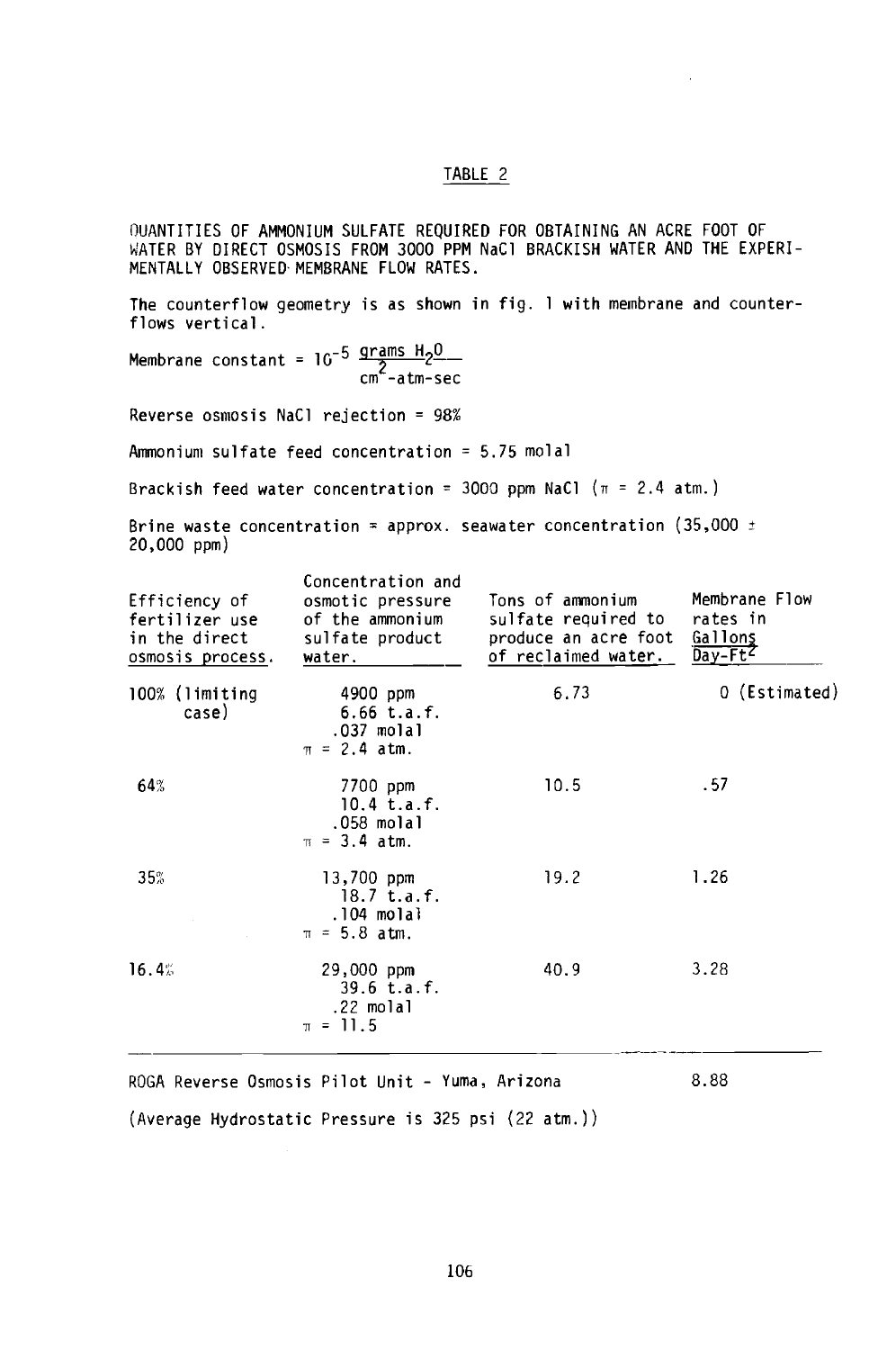

Fig. 2. The observed membrane flow rate, per unit area of membrane, or "flux", q<sub>m</sub>, is graphed versus the direct osmosis fertilizer efficiency, e. Data is from pilot experiments with a direct osmosis countercurrent extractor. Fertilizer efficiency is defined in the text. Operating conditions are those listed in the top half of Table 2. This graph is to be compared with Fig. 3, Kessler and Moody 1975. The results are similar, but detailed correspondence cannot be made because of inadequate experimental controls on  $\mathsf{q}_{\mathsf{d}}(0)$  and  $\mathsf{c}_\varepsilon(0)$ , defined op. cit.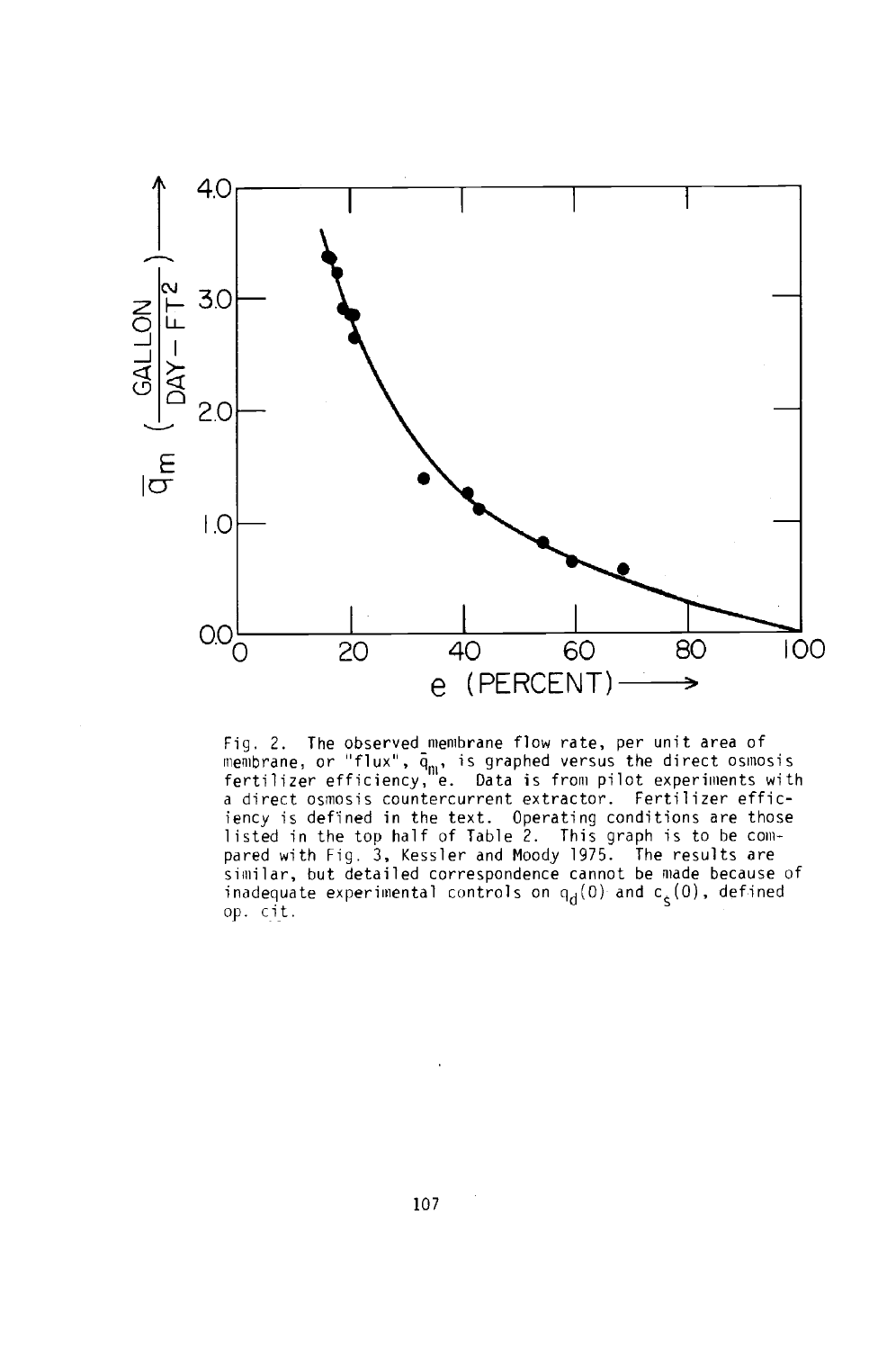Table 2 and fig. 2 indicate that a high direct osmosis fertilizer efficiency is necessarily associated with a lower total membrane flow rate. Thus, savings in fertilizer tend to be offset by higher plant costs.

A fixed size direct osmosis plant is flexible in that it can reclaim a non-constant supply of brackish water by simply varying the feed rate of the concentrated fertilizer solution. For an above -average incoming brackish water flow, the fertilizer efficiency can be temporarily sacrificed (by increasing the fertilizer feed rate), in order to increase the total membrane flow rate of the fixed size plant. For a below-average incoming brackish water flow, lower membrane flow rates are required and the fertilizer efficiency can be increased (by reducing the fertilizer feed rate).

## VOLUME OF WATER WHICH CAN BE OBTAINED WITH THE LOCALLY AVAILABLE FERTILIZER

How much fresh water can be obtained from 3000 ppm brackish water by direct osmosis using fertilizer normally applied in the nearby areas? Table 3 incorporates the fertilizer usage data of table 1 and the direct osmosis efficiency data of table 2 in estimating the quantities of fresh water which can be reclaimed from 3000 ppm brackish water. For the drainage water from the Wellton- Mohawk, the desalting requirement is 101,000 acre feet per year. At 64% efficiency with 251,500 tons of ammonium sulfate, fertilizer- driven direct osmosis can produce 24,000 acre feet a year of fertilizer water from 3000 ppm brackish water. If reclamation by direct osmosis is less expensive than reclamation by reverse osmosis, then direct osmosis may be utilized for a portion of the total desalting requirement, thereby reducing the required size of the reverse osmosis plant. In addition, because of the high osmotic pressure of concentrated ammonium sulfate, ammonium sulfate- driven direct osmosis can reduce the volume of brine waste to be disposed to a fraction of the volume of brine waste left by reverse osmosis.

# TABLE 3

QUANTITIES OF FRESH WATER WHICH CAN BE OBTAINED FROM 3000 PPM BRACKISH WATER BY FERTILIZER -DRIVEN DIRECT OSMOSIS USING AMMONIUM SULFATE TO PROVIDE THE NITROGEN NORMALLY USED IN THE YUMA, IMPERIAL AND COACHELLA VALLEYS AND MEXI-CAN BORDER AREA.

| Location                          | Tons of<br>(NH <sub>4</sub> ) <sub>2</sub> 50 <sub>4</sub><br>Used | Acre Feet of Water Obtained from 3000 ppm<br>Brackish Water at Direct Osmosis Fertili-<br>zer Efficiencies of: |        |        |       |
|-----------------------------------|--------------------------------------------------------------------|----------------------------------------------------------------------------------------------------------------|--------|--------|-------|
|                                   |                                                                    | 100%                                                                                                           | 64%    | 35%    | 16%   |
| Yuma                              | 42,500                                                             | 6,300                                                                                                          | 4,100  | 2,210  | 1,040 |
| Imperial and<br>Coachella Valleys | 121,500                                                            | 18,100                                                                                                         | 11,600 | 6,330  | 2,920 |
| Mexico                            | 87,500                                                             | 13,000                                                                                                         | 8,300  | 4,560  | 2,140 |
| Entire Area                       | 251,500                                                            | 37,400                                                                                                         | 24,000 | 13,100 | 6,150 |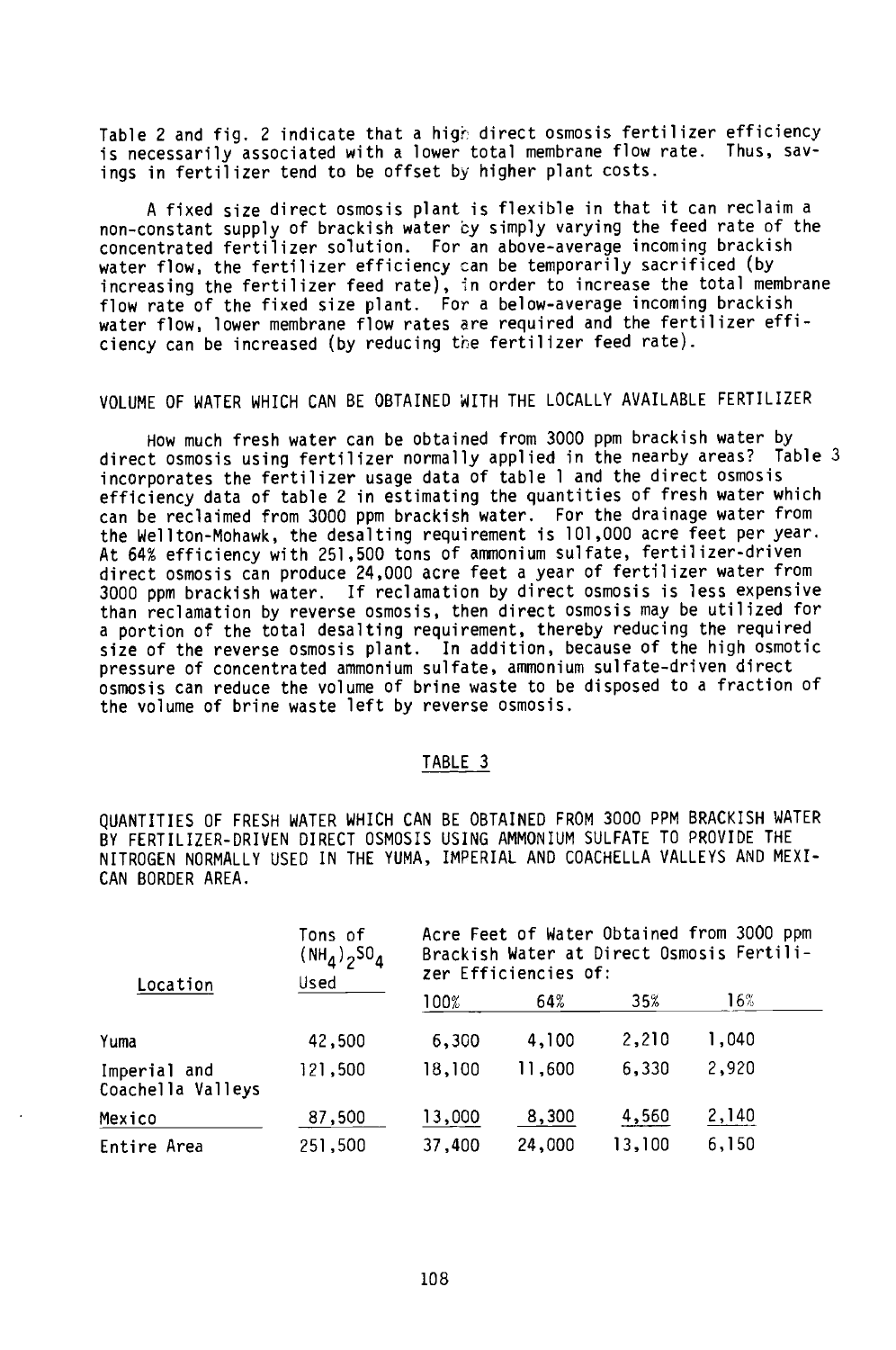# ADVANTAGES OF BRACKISH WATER RECLAMATION BY DIRECT OSMOSIS

Because direct osmosis takes place with zero hydrostatic pressure gradient across the salt- separating membrane, it is a low maintenance, low technology process, unlike reverse osmosis. The energy required for desalination by direct osmosis is supplied by the fertilizer manufacturing process, thus the energy used is a form of by-product recovery. This energy (of solution) is normally wasted when the fertilizer is spread on the ground or added directly to the irrigation water. Specifically, the energy required to obtain an acre foot of desalted water from 3000 ppm brackish water by reverse osmosis is 1790 kwh\_/. (Wang, 1975). The thermal energy from natural gas or other fossil fuel required to produce 1790 kwh at 38% efficiency is

 $\frac{1790 \text{ km} \times 3413 \text{ btu} / \text{Kw}}{38}$  = 16.1 x 10<sup>6</sup> btu. The thermal energy from natural gas which is required to manufacture the ammonia portion of one ton of ammonium sulfate is

(32 x 10<sup>6</sup> btu/ton NH<sub>3</sub>) x (.257 tons NH<sub>3</sub>/ton (NH<sub>4</sub>)<sub>2</sub>SO<sub>4</sub>) = 8.22 x 10<sup>6</sup> btu (Vancini, 1971). For 10.5 tons of ammonium sulfate, which is the fertilizer required at 64% efficiency to obtain an acre foot of fertilizer water from 3000 ppm brackish water, the energy requirement to synthesize the ammonia portion is

(10.5 tons) x (8.22 x 10<sup>6</sup> btu/ton) = 86.3 x 10<sup>6</sup> btu. Therefore, at the 64% direct osmosis efficiency level about 18.6% of the energy cost of manufacturing the ammonia portion of the fertilizer is saved by using the fertilizer to drive the direct osmosis process. (This number does not include the additional fertilizer cost of producing and transporting the sulfuric acid fraction of the ammonium sulfate, where thesulfuric acid is a by- product of the copper mining industry).

The most pressing reason for reclaiming brackish water in the lower Colorado is to improve the quality of the water delivered to Mexico at Morelos Dam to be about the quality of Colorado River water at Imperial Dam. Reverse osmosis desalts part of the Wellton- Mohawk brackish drainage water and returns this water to the Colorado River for use by Mexico. The drainage water reclaimed by direct osmosis is reused by the farmers in the area, thereby in effect increasing the irrigation efficiency. Specifically, assuming one half ton of ammonium sulfate is applied per acre and five acre feet of irrigation water is used each year, about one percent of the total irrigation requirement can be supplied by reclaiming the brackish drainage water with direct osmosis at 64% efficiency,  $(0.5 \text{ tons/acre})/(5 \text{ acre ft/acre} \times 10.5 \text{ tons/acre ft}) \times 100\text{m} = (approx.)$  1%.

1/ At reverse osmosis conditions of: 80% recovery of the brackish water; 65% pressure pump efficiency; 400 psi hydrostatic pressure; Without high pressure energy recovery from the brine waste.  $(1 \text{ acre foot} = 3.26 \times 10^5 \text{ gallons})$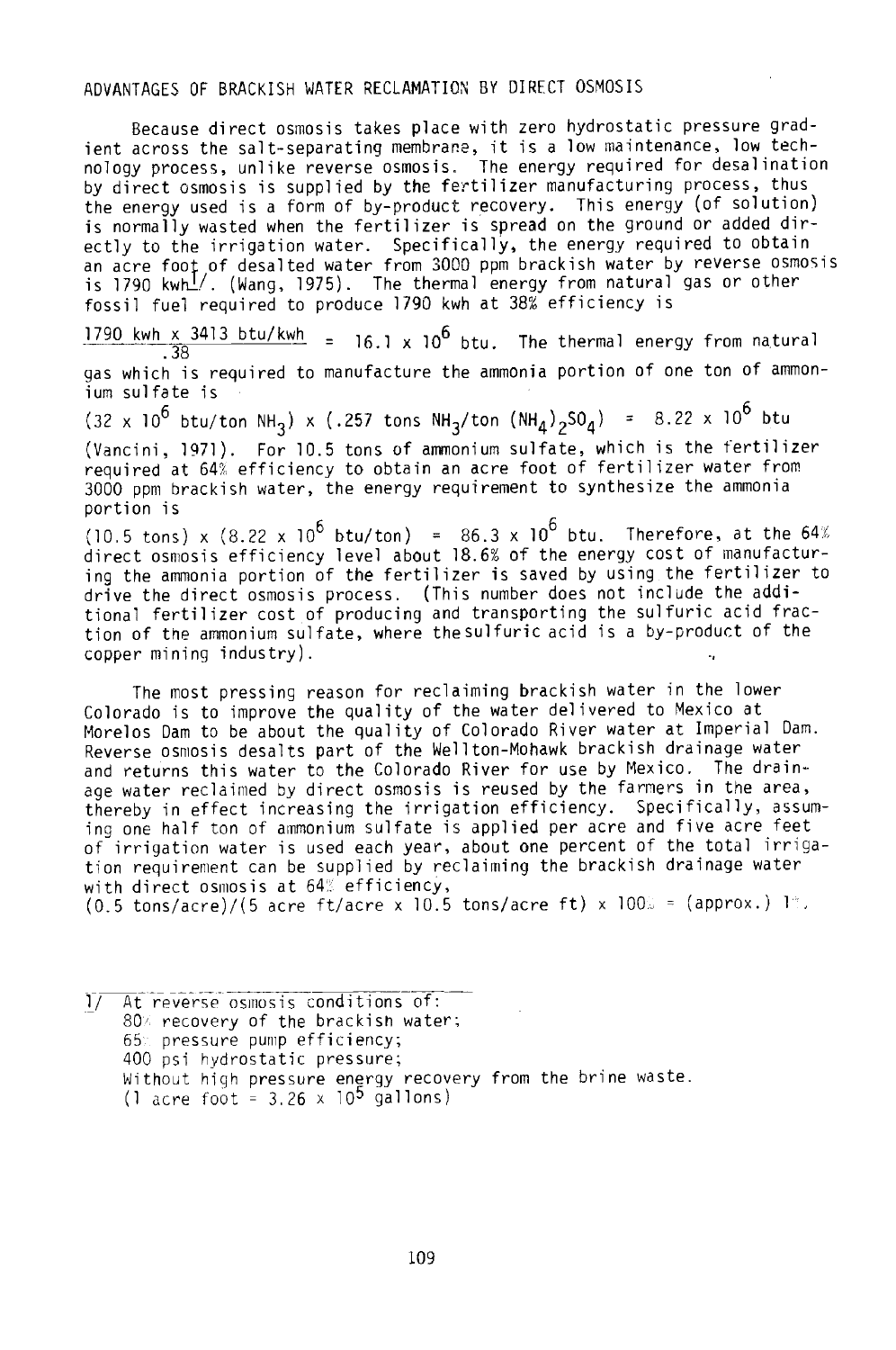In other words with the fertilizer which is applied to 100 acres of wheat and sorghum, the farmer can reclaim enough water from the brackish drainage to irrigate an additional acre of land which will produce an additional \$500 -\$600 income per year. With the irrigation efficiency increased by one percent, about one half of one percent (about one half the acreage in each area uses nitrogen fertilizer) less water is diverted at Imperial Dam, and this approximately 24,000 acre feet of Colorado River water is allowed to continue down -river to Mexico at Morelos Dam. Although the reclamation of the brackish Wellton- Mohawk drainage water has been discussed throughout this paper, the direct osmosis reclamation of a fraction of the drainage water in each irrigated area for reuse in that area serves the same purpose, namely that of delivering Imperial Dam quality water to Mexico at Morelos Dam. The latter approach reduces the problem of storage and distribution of the fertilizer water. The low technology inherent in direct osmosis plants makes it suitable for the operation of many small units.

#### **SUMMARY**

In summary, a direct osmosis plant can reclaim twenty to thirty thousand acre feet of Wellton- Mohawk brackish drainage water using no more nitrogen fertilizer than is normally used in the Yuma, Coachella Valley, Imperial Valley and the bordering Mexican areas. On a per-acre basis, ammonium sulfate- driven direct osmosis can reclaim about one percent of the total irrigation requirement from 3000 ppm brackish water. The efficiency of fertilizer use in fertilizer- driven direct osmosis must be weighed against the total water output rate in order to determine the optimum direct osmosis plant size. Although preliminary experiments have membrane flow rates of .57 to 3.28 gpd /ft at 64% and 16.4% direct osmosis fertilizer efficiencies respectively, these flow rates can be expected to increase as the process is optimized. Neglecting the energy cost of the sulfuric acid fraction of the fertilizer, 18.6% of the energy cost of manufacturing the ammonia portion of the ammonium sulfate fertilizer can be recovered by using direct osmosis to desalt the 3000 ppm water. This by-product energy recovery of the manufacture of the fertilizer and the low technology inherent in direct osmosis processes make direct osmosis an appealing water reclaiming process.

#### ACKNOWLEDGEMENTS

This work was aided by a University of Arizona Institutional Grant, and a Grant from the University of Arizona Foundation. We should also like to thank Drs. A. R. Kassander and D. B. Thorud for their continuing support and encouragement.